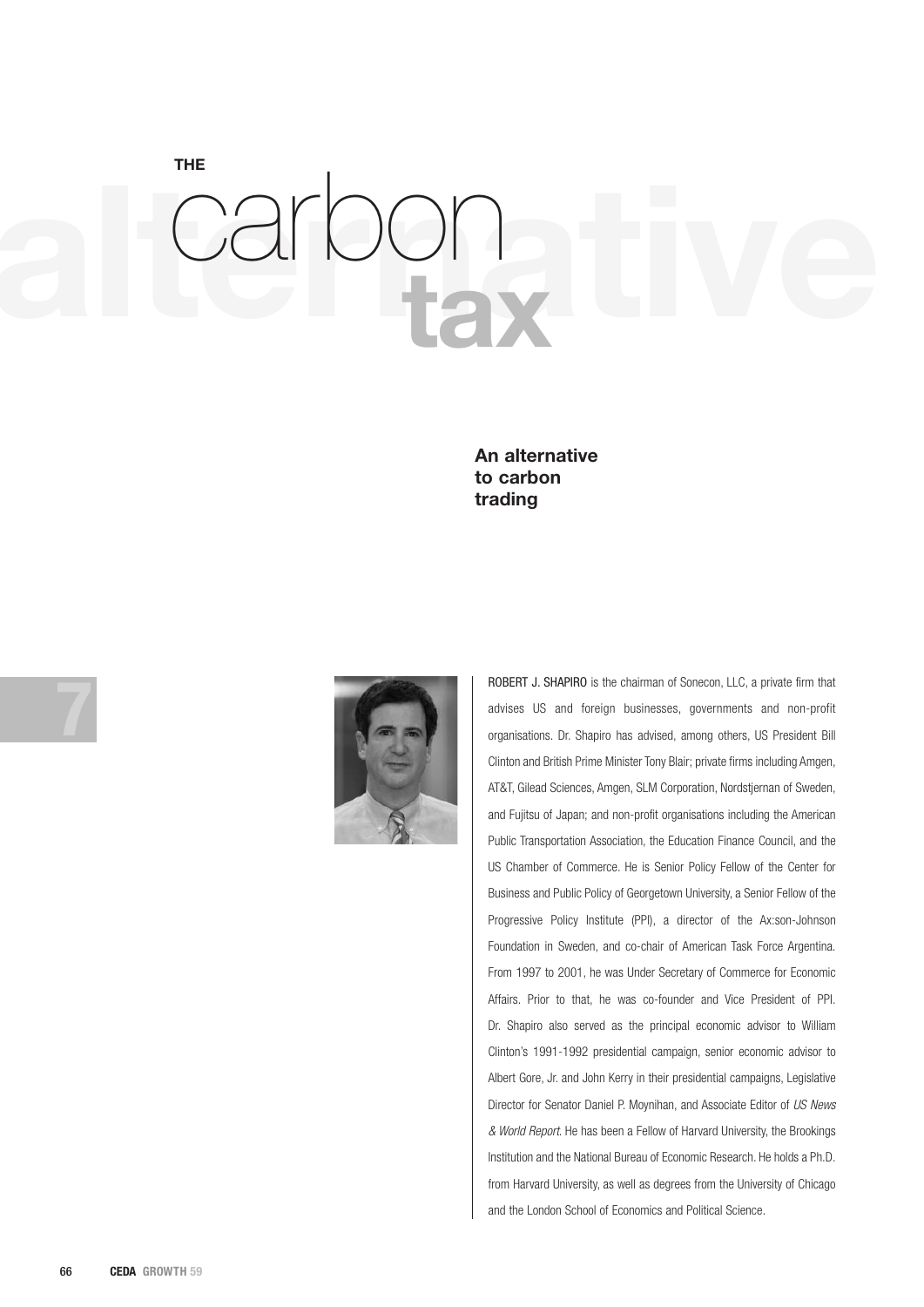

#### **Summary**

A solid consensus has emerged among scientists and most public officials around the world that emissions of greenhouse gases from burning fossil fuels, especially carbon dioxide (CO2), contribute significantly to climate changes which could have very serious, adverse effects. Wherever greenhouse gases originate they affect everyone because they disperse widely in the upper atmosphere and accumulate there for a century. Since every industrialised nation produces these emissions they all need to be part of the global effort to control them.

This paper examines the two most prominent strategies for reducing greenhouse gases: a global system of national caps on the emissions and tradable permits, modelled on the Kyoto Protocol, and global, harmonised, net carbonbased taxes. It finds that cap-and-trade systems can achieve

their emissions targets year by year, but will introduce significant additional volatility in energy prices. These systems also entail substantial administrative complexities and costs, and their emissions goals can be undermined by evasion and manipulation. Carbon taxes are less certain to achieve their emissions targets year by year, but their levels can be adjusted to minimise this deficiency. They are also easier and less expensive to administer, less vulnerable to manipulation and evasion, and provide more reliable incentives to develop and use alternative fuels and more energy-efficient technologies. Based on economic analyses and evidence, we conclude that carbon taxes are the more environmentally effective and economically efficient strategy for addressing climate change.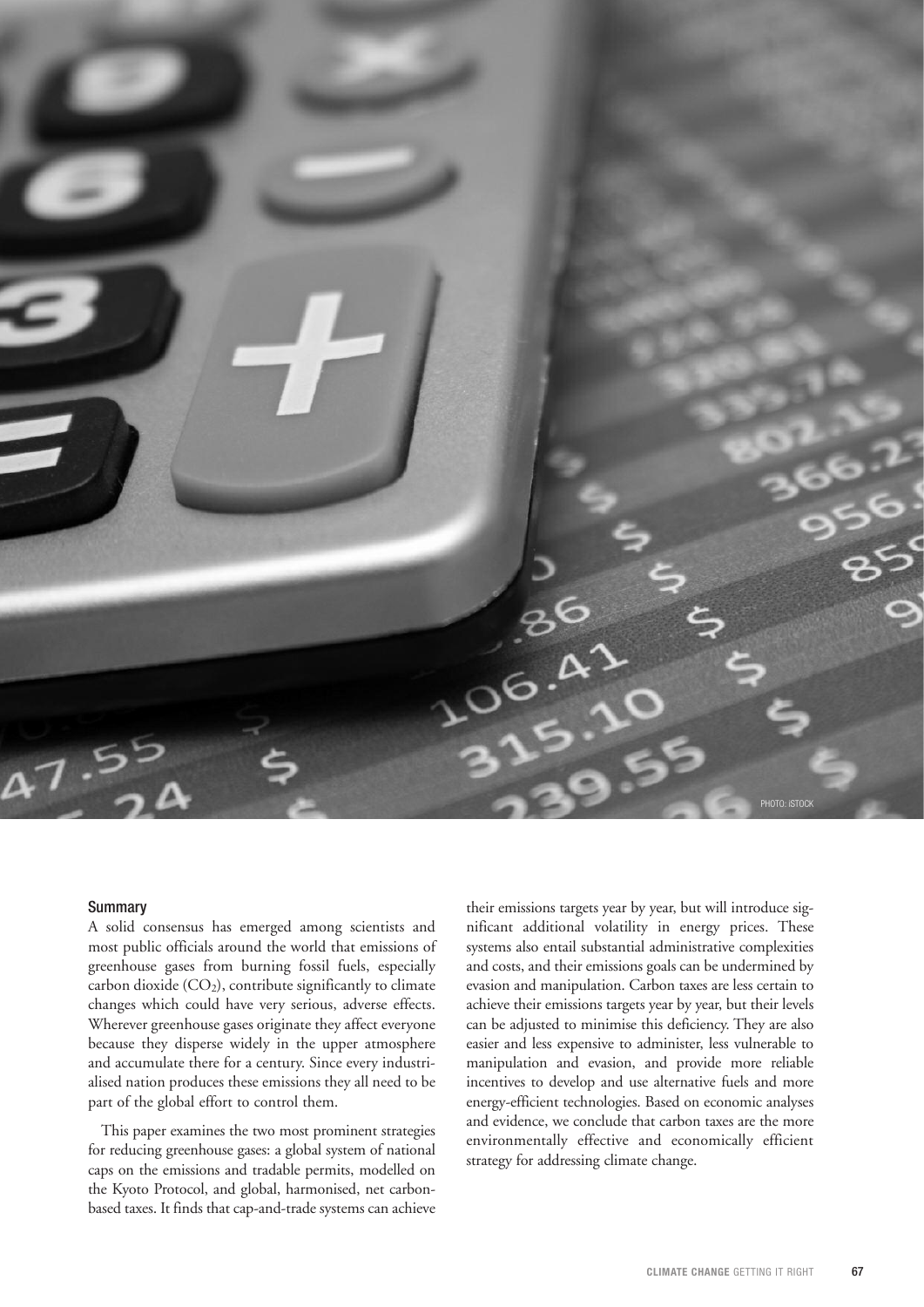# Introduction

Scientists and most public officials around the world have come to a solid consensus that the greenhouse gases emitted when fossil fuels are burned, especially carbon dioxide  $(CO_2)$ , contribute to climate changes that will have very serious effects on the planet. These greenhouse gases disperse widely through the upper atmosphere and remain there for about a century, so wherever they originate they affect everyone on Earth. Since every nation with an industrialised economy produces these emissions, a successful effort is needed to control them which must include all industrialised countries. With strong leadership, the world community may be able to come together to address this problem before the limited Kyoto agreement expires in 2012. To prepare, policymakers must very carefully analyse their alternatives, to ensure that the approach finally chosen is the most effective and efficient one available.

In this paper we examine the two leading strategies for reducing greenhouse gases: a global system of national caps on greenhouse gas emissions and tradable permits, based on the emissions targets and timetables created by the Kyoto Protocol (cap-and-trade); and global, harmonised, net carbon-based taxes (carbon taxes). Recent economic analyses and evidence strongly suggest that carbon taxes would be a more environmentally effective and economically efficient way to address climate change than a cap-and-trade system, and provide stronger incentives to develop alternative fuels and more energy-efficient technologies (Nordhaus 2005; Cooper 1998, 2005).

Other policies also affect climate change, especially steps to protect and re-plant tropical forests and to support new technologies that can reduce emissions or their adverse effects on the climate. Reforestation and such scientific advances will have to play important roles in any climate change effort. Forestry measures are the most cost-effective responses available for many Latin American and African countries (Enkvist et al 2007). Moreover, both a strict cap-and-trade program and carbon taxes impose substantial costs on emissions and the energy that produces them, creating incentives to reduce those costs by developing cleaner fuels and more energy-efficient technologies. As a political matter, the higher energy prices required to make progress will be difficult to sustain for longer periods without the prospect of technological advances that eventually can stabilise or even bring down those prices.

Both of the two principal policy approaches necessarily result in higher prices for fossil fuels, but in different ways. Carbon taxes raise the price of carbon-based energy directly, predictably and in a constant manner, imposing the greatest costs on those firms and economies that produce the most emissions. In so doing, carbon taxes create direct incentives to reduce carbon-based energy use or substitute cleaner forms of energy, until the cost of doing so is greater than the tax. A serious cap-and-trade program applies no direct charge to emissions up to its

cap, but the cap for the system is set below its current or forecast emissions. Companies and countries whose emissions exceed their caps therefore either have to reduce them either by cutting their energy use or substituting cleaner forms of energy, or by purchasing permits to cover the gap from those whose emissions are less than their own caps. The costs of the permits or the steps taken to cut energy use or use cleaner fuels are passed on in higher prices, so once again countries and firms with higher emissions pay higher prices for energy. However, those price increases are less predictable and will vary month to month depending on the size of the gap.

The critical economic distinction is that cap-and-trade directly controls the *quantity* of emissions, while carbon taxes directly control their *price*.

The two approaches differ in several other important ways. The critical economic distinction is that cap-andtrade directly controls the *quantity* of emissions, while carbon taxes directly control their *price*. The result is that cap-and-trade can produce a designated quantity of emissions, but with much greater potential volatility in energy and energy-related prices, while carbon taxes will produce more certain prices for energy and energy-intensive goods, but greater uncertainty about the quantity of total emissions. These two trade-offs are not equivalent. By regulating the quantity of emissions, a strict cap-andtrade program will drive the price of permits to whatever level is required to bring emissions under its cap. The price of permits and their underlying energy source will rise sharply when emissions increase, because, for example, an industry or country's growth accelerates or the winter weather is colder than expected. This price effect will introduce much greater up-and-down movements in national energy prices, on top of the normal increases and declines in global energy prices. Under a cap-and-trade program strict enough to affect climate change this increased volatility in energy prices will affect business investment and consumption. As the public learns to associate these unexpected price movements with the cap-and-trade system, their support for the effort could erode. As we will see, this price volatility is both evident and substantial in both the emission permits traded under the US acid rain program, the major US example of cap-and-trade, and in the first 22 months of CO2 permit trading under the European Emissions Trading Scheme (ETS).

A carbon tax does not increase or accentuate the volatility of energy prices because it raises the unit-cost of energy by a constant amount (depending on its carbon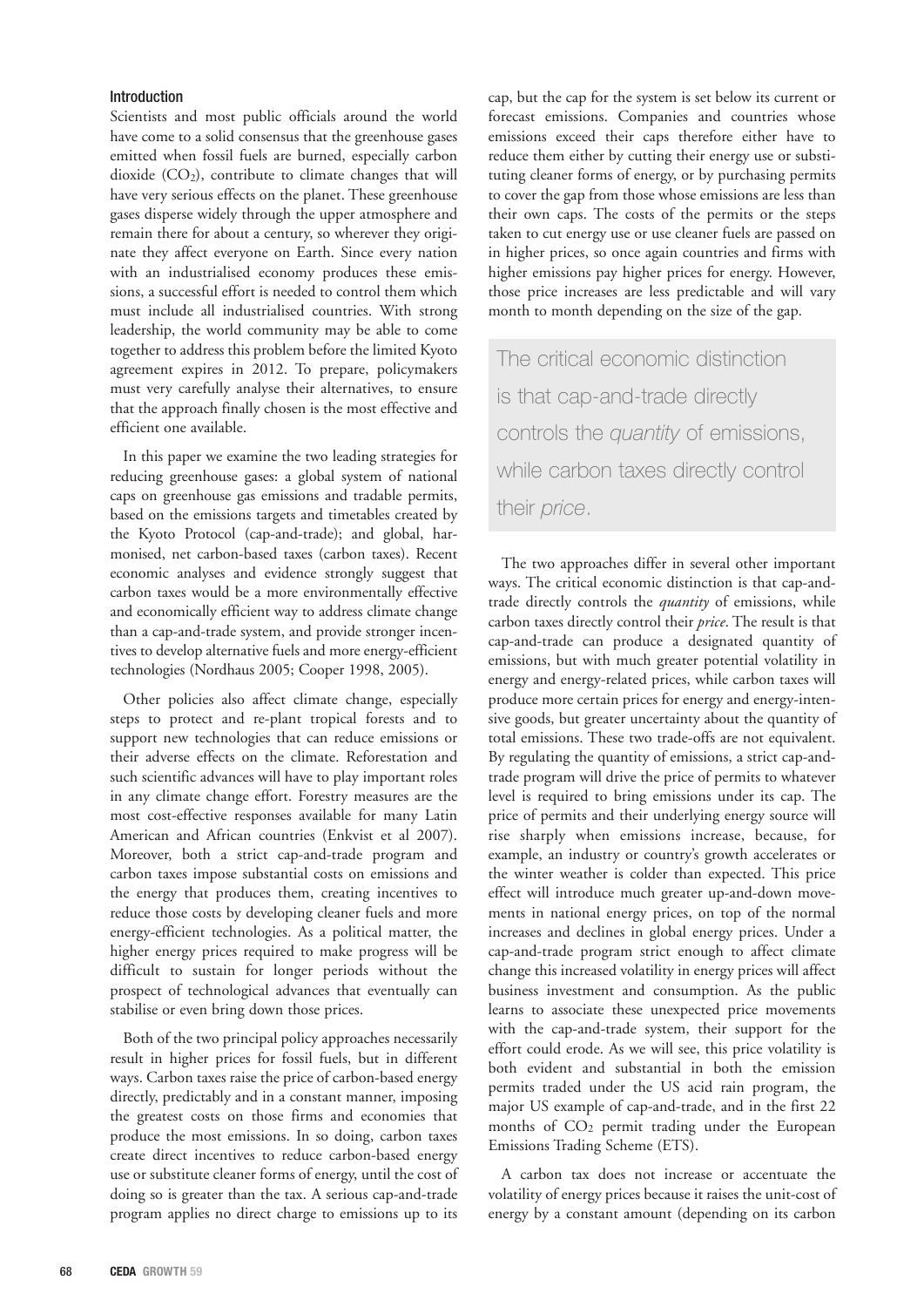content), regardless of how fast a company, industry or nation's emissions are growing. The predictable cost of a carbon tax facilitates government and business decisions about investments and other steps to reduce emissions and thereby reduce the burden of the tax. While the tax will reduce emissions by raising the relative price of more carbon-intensive fuels (and lowering the relative price of less carbon-intensive alternatives), no one can predict the precise extent of those effects for any particular level of carbon tax, and consequently the tax may be set too low to achieve a particular emissions goal in a given year. However, this shortcoming is more easily offset than the price volatility of cap-and-trade. The environmental costs of greenhouse gases occur over a long term, and in principal a government can raise or lower the carbon tax rate year by year to achieve the long-term emissions reductions it seeks. While some proposals for cap-andtrade systems include provisions to reduce price volatility by auctioning or distributing additional permits when permit prices increase sharply, these provisions address the price volatility after it has already occurred and taken a toll on investment. Moreover, the distribution of additional permits in the face of rising prices may also sacrifice much of the environmental benefits of the capand-trade system.

A second important difference is that global carbon taxes have generally comparable effects from country to country, while a global cap-and-trade program usually does not. When slow growth or mild weather reduces the energy use and emissions of a country or an industry it will pay less carbon taxes, but in good times or bad times a uniform net carbon tax will impose comparable costs and provide comparable incentives from country to country to develop and adopt climate-friendly technologies and strategies. By contrast, a global cap-and-trade system creates a range of effects and incentives across countries, depending on the base from which it calculates the emissions targets for each country. Once a cap-and-trade agreement determines that a country's emissions should be reduced by a certain percentage relative to its current emissions or to its emissions in a previous base year, the country may be able to meet its target without taking any steps if its economy slows – or it could take serious measures to reduce emissions and still fail to meet its target because its economy is growing faster than normal.

The third important difference is that cap-and-trade programs are more difficult to administer and more vulnerable to evasion, corruption and manipulation than carbon taxes. The administration of a net carbon tax is straightforward: Each country would apply a tax rate to every energy source, which, after counting the country's current energy taxes and subsidies, would produce the global net carbon tax rate. Each country could also collect the receipts using the same mechanisms it relies on for existing energy or business taxes. Under cap-andtrade, each country first has to create a new system to distribute its national cap among its energy-related industries and their thousands of companies and plants in the form of permits; then it must set up a monitoring system to track energy production at every site before and after permits are traded.

Cheating also poses a more serious problem for capand-trade than carbon taxes. While some companies will try to evade their taxes, the government on the other side of the transaction has a strong interest in discovering and stopping it. Under cap-and-trade, if a company fraudulently understates its energy production and emissions so it can sell permits for some of them, the buyer on the other side of the transaction has no incentive to uncover or reveal the fraud. As a result, Yale economist William Nordhaus (2005) has concluded that "cheating will probably be pandemic" under cap-and-trade.

By creating tradable financial assets worth tens of billions of dollars for governments to distribute and monitor among their industries and plants, cap-andtrade programs also introduce incentives to cheat by corrupt and radical governments. Corrupt governments will almost certainly distribute their permits in ways that favour their supporters and understate their actual energy use and emissions. By doing so they can "earn" billions of dollars in hard foreign currencies trading "excess" permits, and in the process undermine the program's environmental goals. A global cap-and-trade program also has no way to prevent radical governments from using such transfers to finance whatever purposes they choose, whether it is education or domestic oppression, foreign assistance or foreign terrorism. Corrupt and radical states can use carbon-tax revenues for such purposes too, but at least the resources come from their own economies.

Given these drawbacks, cap-and-trade's principal attraction appears to be political feasibility. Many environmental activists assume that a global cap-and-trade program is more achievable than global carbon taxes, because much of the world agreed to Kyoto and most people resist higher taxes. On close analysis, the Kyoto agreement is too weak to signify a meaningful consensus for the kind of strict caps needed to address climate change. This disappointing result reflects three major political compromises that eroded most of Kyoto's environmental potential: 1) its exemption for all developing countries, including major greenhouse-gas producers such as China, India and Brazil; 2) its effective exemption for Russia and the Eastern European countries, and substantial leeway for many Western European countries, based on the selection of the base year from which reductions are calculated; and 3) a system of transfers that would have imposed such disproportionate costs on the world's largest economy, the United States (along with Australia and a few others), that it declined to ratify the agreement.

People and companies in every country resist higher taxes. Yet Sweden and Denmark have applied carbon taxes, or their equivalent, and are now among the most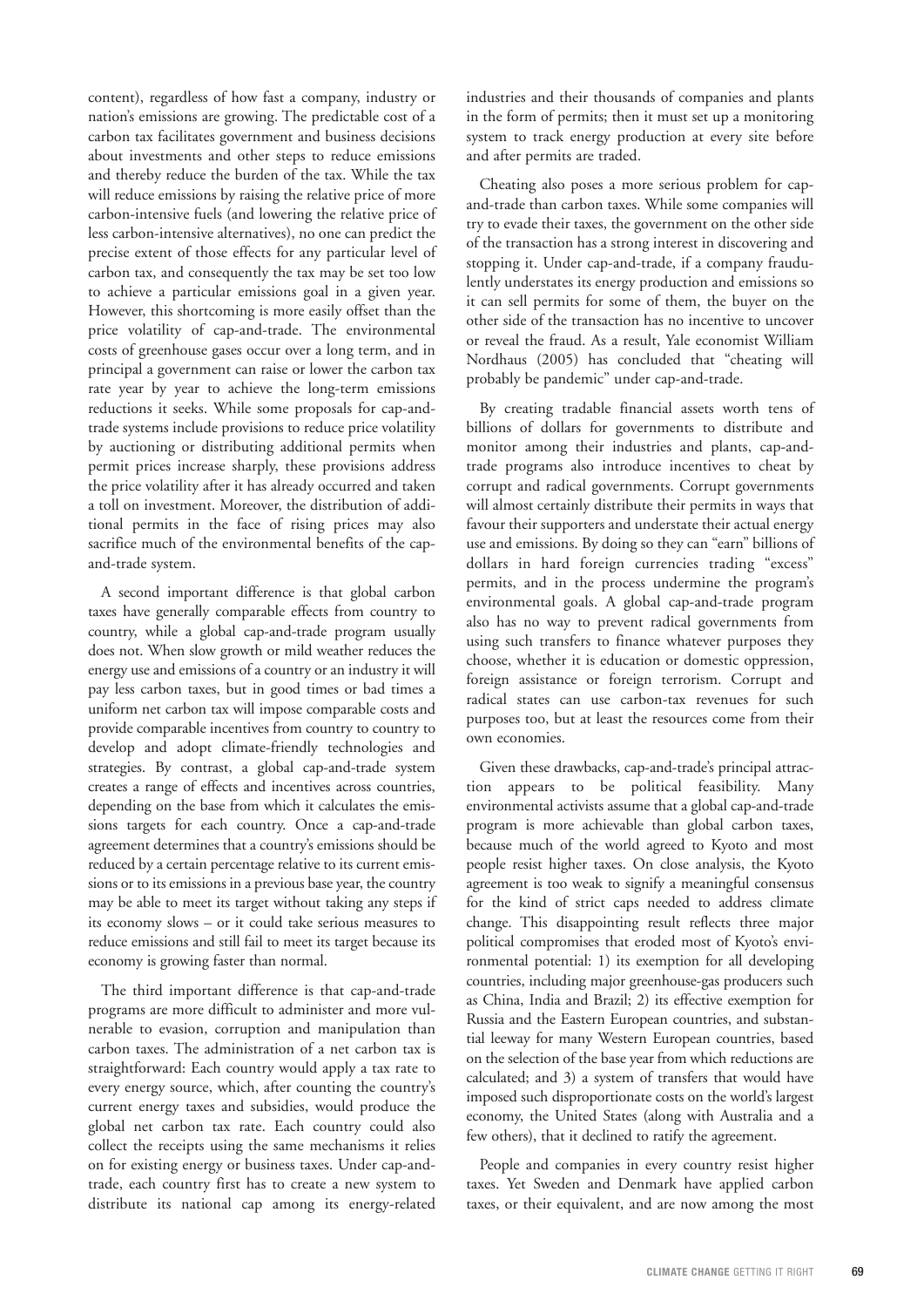### **FIGURE 1** US ACID RAIN PROGRAM: ANNUAL PERCENTAGE CHANGE IN CLEARING PRICES FOR SO<sub>2</sub> PERMITS, 1993-2006

ANNUAL CHANGE (%)



**FIGURE 2**

EUROPEAN EMISSIONS TRADING SCHEME: DAILY PRICE MOVEMENTS OF CO2 PERMITS, MARCH 2005–JANUARY 2007



emission-efficient economies in the world. A global carbon tax sufficiently high to affect climate change may also be seen more broadly as politically achievable when governments recognise that they can use its revenues to reduce their existing payroll or corporate taxes or finance popular pension or health-care programs. On balance, if the world community intends to take serious steps to slow and ultimately reverse climate change, the evidence strongly suggests that a global carbon tax would be preferable to a global cap-and-trade system on economic, environmental and even political grounds.

# Price volatility

When the world's nations negotiated the cap-and-trade arrangements of the Kyoto agreement in the 1990s, many economists and environmental activists supported the process and its result as a politically acceptable, market-based way of improving the global environment. By the late 1990s, however, researchers identified a number of serious problems with cap-and-trade, and many began to favour carbon taxes as a better alternative. William Nordhaus (2005) recently published a literature review covering recent economic research in this area, and much of the following discussion draws on that review and the research on which it is based.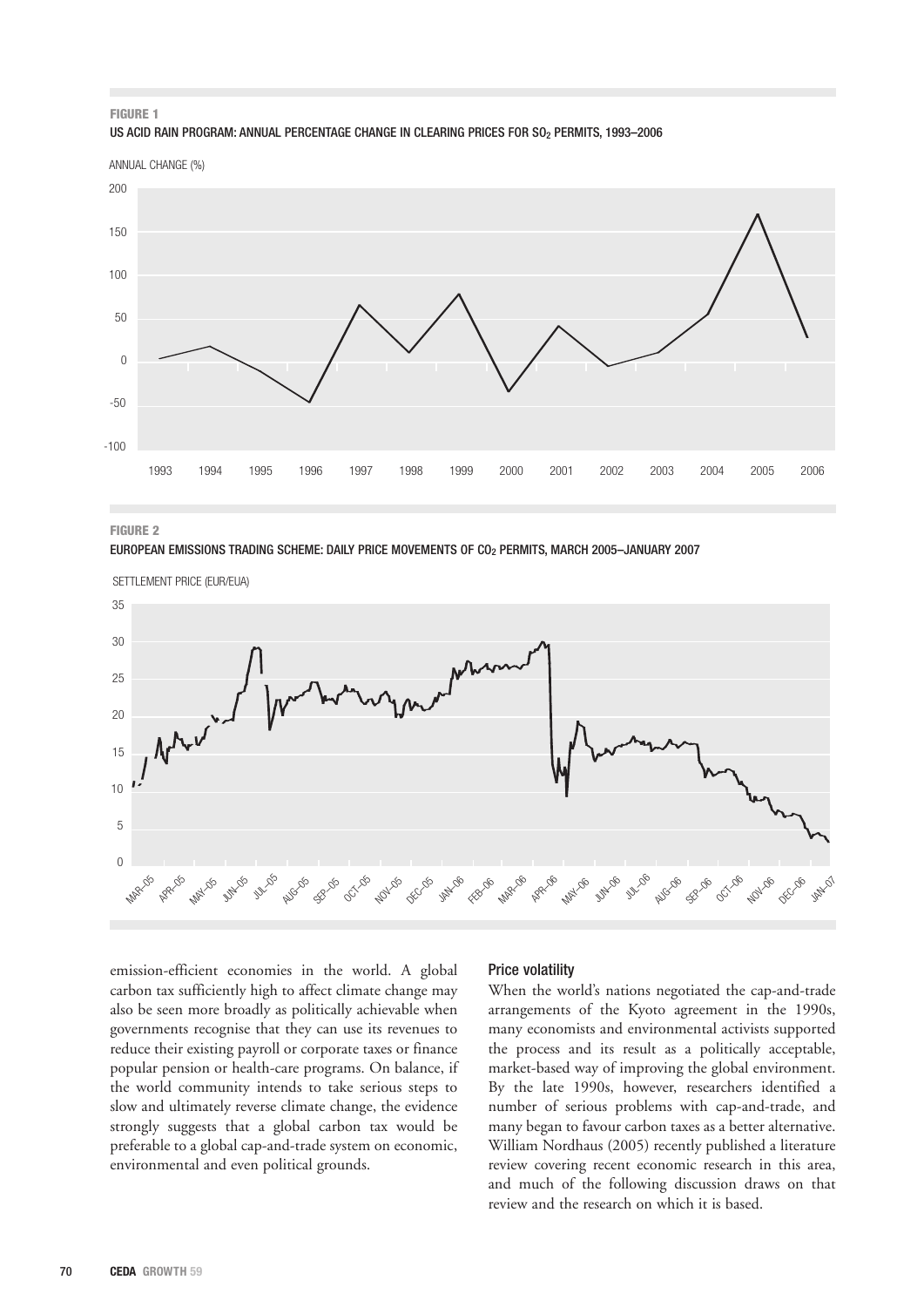One serious problem is the well-documented tendency of regulations that directly limit the quantity of something that people need to produce large volatility or swings in the price of what is regulated. A powerful demonstration occurred from 1979 to 1982, when the US Federal Reserve Board shifted from targeting the price of credit (interest rates) to its quantity (monetary aggregates). As demand for credit increased or waned, while the quantity of credit remained strictly regulated, interest rates moved much more sharply than at any time before or after this brief experiment in "monetarism".

The same price volatility is evident in the leading US instance of a cap-and-trade based environmental regulation, the acid rain program. The program applies cap-and-trade arrangements to major emitters of  $SO_2$ (sulfur dioxide) and NOx (nitrogen oxide). Recent analysis has found that the trading prices for the  $SO<sub>2</sub>$  and NOx emission permits have ranged from \$66 per ton to as high as \$1,700 per ton, moving up and down by an average of 10 per cent per month and 43 per cent per year, or several times the volatility seen in oil prices or stock-market prices (EPA). Moreover, this volatility has increased in the last three years as permit prices have risen by an average of more 80 per cent a year despite the use a "safety valve" provision under which the US Environmental Protection Agency has auctioned additional permits to temper the volatility.

The European Union's Emissions Trading Scheme (ETS) for  $CO<sub>2</sub>$  emission permits issued under the Kyoto guidelines has also experienced great price volatility. Its permit prices have moved up or down by an average of 10 per cent per month in its first 12 months and 23 per cent per month from March 2006 to January 2007 (European Energy Exchange 2007). From March 2005 to February 2006, permit prices predominantly moved up, increasing by 17 per cent per month in the first four months and an average of 6 per cent per month in the first 12 months. From March 2006 to January 2007, ETS permit prices generally moved down, with average price declines of 23 per cent per month. In contrast to the constant impact of a carbon tax, those sharp declines in permit prices greatly reduce incentives for firms to limit their emissions (IHT 2006).

For this and other reasons, the ETS is failing to reduce overall emissions. In 2005 total  $CO<sub>2</sub>$  emissions increased by 0.4 per cent in the EU-25 and by 0.6 per cent among the EU-15, despite the "caps" (European Energy Exchange 2006). Looking ahead, the European Environmental Agency (EEA) projects that the EU is likely to achieve no more than one-quarter of its Kyoto-targeted reductions by 2012, and much of that will reflect credits purchased from Russia or other transitional countries, with no net environmental benefits (Egenhofer, et al. 2006; European Energy Exchange 2006).

Comparable price fluctuations for  $CO<sub>2</sub>$  permits under a serious, global cap-and-trade program would have significant economic costs. The largest producers of  $CO<sub>2</sub>$ 

emissions are electricity-generating utilities, especially those powered by high-polluting coal. Under a strict capand-trade program, when a particularly cold winter or hot summer occurs or an economy grows faster than trend,  $CO<sub>2</sub>$  emissions will rise sharply with electricity consumption. Since the quantity of emission permits would be capped, their price would also rise sharply and be passed on to the consumer as higher electricity prices. The same dynamic would occur in oil and gasoline prices when demand for those fuels rise.

These national-based price movements will not only tend to dampen business investment, especially in energy-incentive areas such as manufacturing, where the additional costs could make the difference between financially acceptable and unacceptable rates of return. More important, unexpected and accentuated energyprice increases publicly linked to a cap-and-trade system could undermine public support for the effort and force governments to roll back or suspend their caps, potentially unravelling the entire program.

### Kyoto shortcomings

The Kyoto agreement was signed and ratified by 165 nations, still awaits ratification by two other nations (Croatia and Kazakhstan), and was signed by two more countries that subsequently declined to ratify it (the US and Australia). Despite its broad global support, Kyoto commits only 38 industrialised countries – 36 with the withdrawal of the US and Australia – to take action before it expires in 2012. The agreement covers six emissions –  $CO<sub>2</sub>$  (carbon dioxide),  $CH<sub>4</sub>$  (methane), N<sub>2</sub>O (nitrous oxide), HFC (hexafluorocarbon), PFC (perfluocarbon) and  $SF_6$  (sulfur hexafluoride).) These 36 countries agreed to achieve specific reductions in their CO2 and other greenhouse emissions, ranging from 8 per cent below 1990 levels for the EU and 6 per cent below 1990 for Japan, to 10 per cent above 1990 emissions for Iceland. The Kyoto agreement also allows countries and companies to buy and sell rights to produce emissions. Since the cost of reducing emissions differs from plant to plant, industry to industry and country to country, this trading provision creates a market for emission rights that can help to ensure that emission reductions consistent with the overall targets occur where they can be achieved relatively inexpensively.

In addition to price volatility, the Kyoto-based arrangements embody two problems that seriously impair its effectiveness and efficiency, namely, the base year from which its targeted reductions are calculated, and the exclusion of developing nations from the targets. Both aspects were necessary to achieve a political agreement, but together they profoundly weaken the project.

In 1997 the parties to Kyoto designated 1990 as the base year from which it would calculate its 2008–2012 national targets for lower emissions. The choice of 1990 created serious distortions which were well recognised at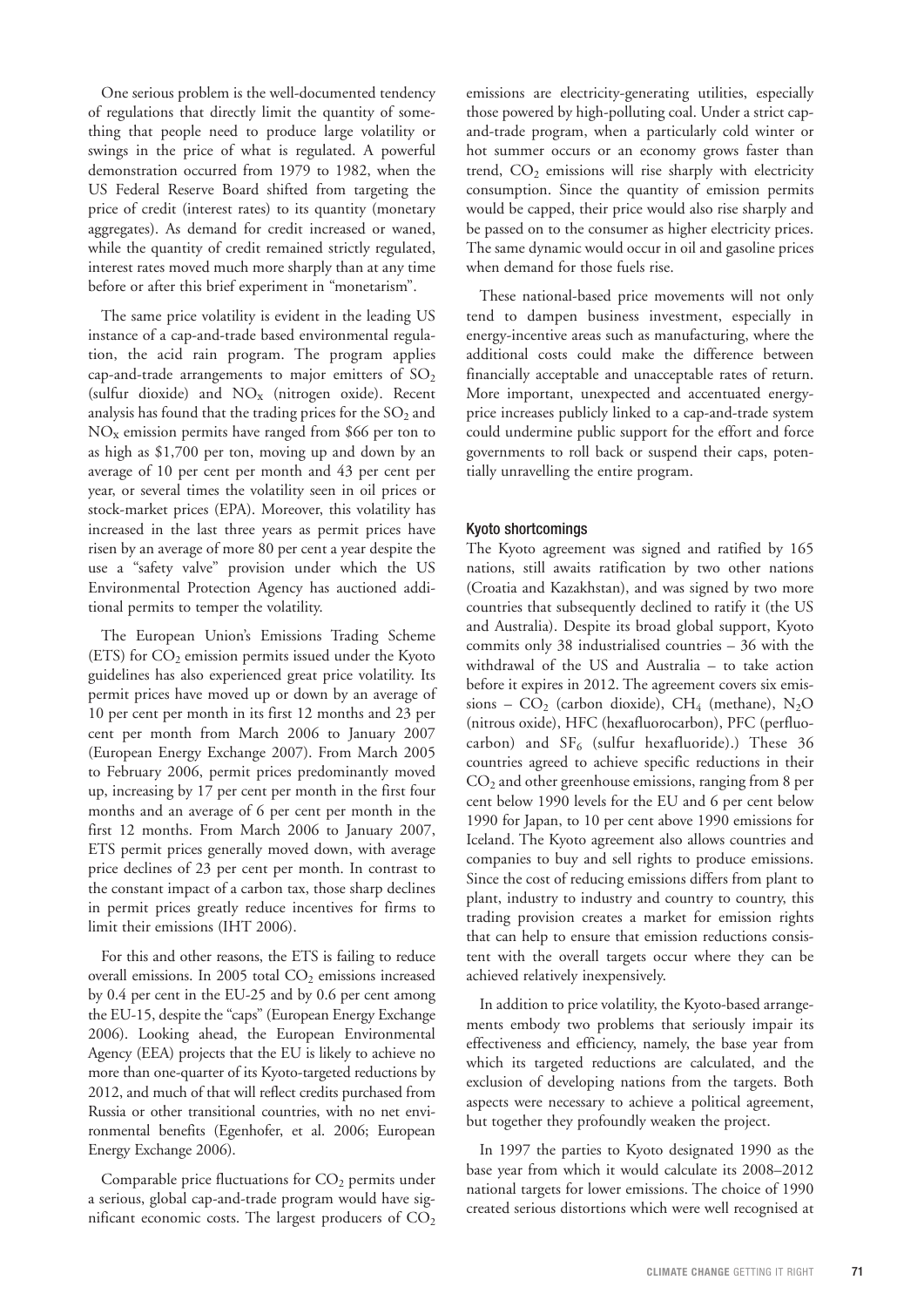the time. First, 1990 was the peak year of economic activity in the Soviet Union and Eastern Europe before their state-directed economic systems unravelled. The World Bank (2006) reports that Russia's economic production slumped from \$385 billion in 1990 (2000 dollars) to \$286 billion in 2002, and its corresponding  $CO<sub>2</sub>$  emissions fell from 2.26 million tons to 1.43 million tons. Since Russia's Kyoto target is an 8 per cent reduction from its 1990 levels of 2.26 million tons, the 1990 base year allows Russia to increase its emissions from 1.43 million tons to 2.08 million tons  $(2.26 \times 0.92)$ or 45 per cent, and earn an enormous financial windfall by selling its excess tradable permits until its emissions reach that level. According to one estimate, if the 38 nations assigned targets under Kyoto all participated on a strict basis Russia and Eastern Europe could take in about \$40 billion a year (1990 dollars) by selling their excess permits, principally to companies in the US, Australia, Canada and Japan (Nordhaus 2005; Nordaus and Boyer 2000).

Kyoto's 1990 base year also allows Germany and the United Kingdom, which together account for 80 per cent of the EU-15's targeted reductions, to avoid taking serious steps to reduce their emissions. Following Germany's reunification in October 1990, much of East Germany's out-dated and high-polluting, state-owned industrial plants were dismantled or closed down. As a result, Germany's target of 8 per cent reductions from a 1990 base also became a license to increase emissions. Similarly, the privatisation of British coal mining in 1995 cut coal use in Britain just as its North Sea natural gas operations expanded, allowing Britain to actually increase its emissions and still meet an 8 per cent reduction target calculated from a 1990 base (Aldy et al. 2003).

The 1990 baseline also penalises countries that had already made substantial progress in reducing emissions. The Netherlands, Sweden, Denmark and Japan, which had controlled much of their emissions by 1990, will find it more difficult and expensive to further reduce them and will have to purchase additional permits from Russia and Eastern Europe (Cooper 2001). The Kyoto baseline also penalises the US, Australia, Ireland and few other countries for experiencing strong growth and consequent increases in energy use since 1990 (Canes 2003). For them, the 1990 base year produces 2012 caps which they cannot meet regardless of how much they invest in new technologies and alternative fuels. Instead, they would have to pay Russia and Eastern Europe tens of billions of dollars for their excess permits (Cooper 1998).

Kyoto's prospects for affecting climate change are further undermined by the exemption granted to developing countries, including major sources of  $CO<sub>2</sub>$ emissions such as China, India and Brazil. Those and other developing nations agreed to ratify Kyoto only if it imposed no constraints on their economic development, and as recently as 2006 China reiterated its position of never accepting emission caps. These exemptions concentrate all of the reductions in 38 countries that produce just over half of all worldwide emissions; with the US and Australian withdrawal, the agreement covers just 30 per cent of global emissions (Nordhaus 2005). The exemptions for developing countries also seriously impair the program's economic efficiency, since about half of the most cost-effective opportunities for reducing emissions would occur as developing economies replace old industrial plant, build new energy infrastructure, and find alternatives to deforestation.

Unsurprisingly, an econometric simulation of the costs and benefits for the world's regions estimates that the benefits will exceed costs only for those countries that are exempt from the costs (Nordhaus 2005). If the US participated, however, it could face net long-term costs of more than \$5 trillion, while Western Europe, Japan, Canada and Australia together would face \$2 trillion in net costs (Aldy et al. 2003).

The designation of those countries subject to Kyoto targets and those which are exempt has no economic or environmental justification. It is not based on a nation's ability to bear the costs, since Kyoto exempts wealthy Middle Eastern states such as Qatar with a per capita GDP of \$43,110, and the United Arab Emigrates, Kuwait and Brunei with per capita GDP of more than \$20,000 (World Bank 2006). The exempt countries also include many major producers of greenhouse gases, including several with substantial per capita GDPs such as Singapore, Taiwan, Korea and Hong Kong.

One justification commonly cited is a sense of historical equity – since the developed countries are responsible for most of the current atmospheric stock of greenhouse gases, they should bear the cost. Wealthy countries were largely responsible for the greenhouses gases produced in the 1970s and 1980s. However, by 2002 when Kyoto was approved, six major exempt countries – China, India, Korea, Brazil, Mexico and South Africa – accounted for more than 25 per cent of global  $CO<sub>2</sub>$  emissions (World Bank 2006). By 2012, China and those five other large, exempt nations will produce more than onethird of global  $CO<sub>2</sub>$  emissions.

The result of the combination of these exemptions and the 1990 base year is that Kyoto will produce little progress on global warming. Even if the US shifted course and participated, and Kyoto's provisions were all strictly implemented and enforced, the program would abate the expected increase in global temperatures between now and 2050 by just 0.02˚ to 0.28˚C (Nordhaus 2005).

The complex trading arrangements of a cap-and-trade program also present problems that tend to degrade its environmental results and increase its costs. Once negotiators determine a global cap and distribute it across the involved nations, each government is free to distribute its nation's permits among its industries and companies as it chooses. Even in a transparent and democratic society, distributing a scarce and valuable benefit through the normal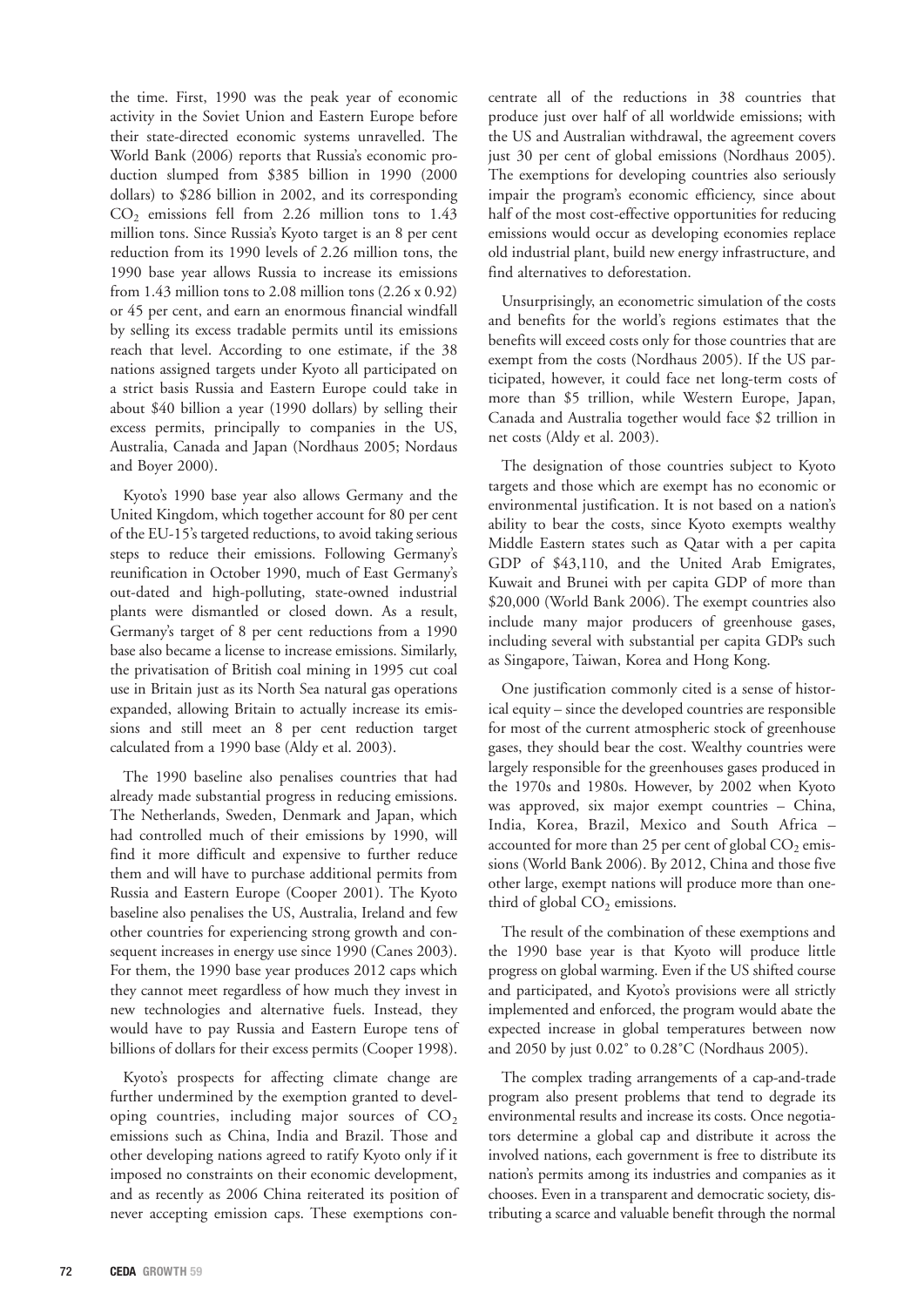political process invites pressures that often produce special preferences for influential interests and companies. For example, the German government announced in June 2006 that it would exempt its coal industry, the country's largest greenhouse-gas producer, from its  $CO<sub>2</sub>$  caps under the European ETS. In countries without a transparent democratic process – Russia, the Ukraine, and many others – these pressures may go unchecked, and political favouritism and corruption will almost certainly substantially determine how the permits are distributed.

… cap-and-trade programs create new temptations for countries to cheat, because … "limiting emissions [through caps] creates a scarcity where none previously existed – in essence printing money for those in control of the permits".

The subsequent trading of the permits introduces more problems. To have much effect, a global cap-and-trade program will have to cover hundreds of thousands of installations in scores of countries, and the trades among them will require accurate measurements of the energy production or emissions on both sides of each transaction, before and after the trade. That may be plausible in advanced countries with elaborate, professionalised regulatory systems, but it's considerably less likely in transitional economies such as the Czech Republic and Romania, and frankly implausible in places such as Russia and China. Cap-and-trade systems also have built-in incentives for cheating and corruption, because both buyer and seller can gain by understating their emissions. Even if only the seller cheats by understating its emissions (creating or increasing the permits it can offer for sale), the buyer has no incentive to discover or reveal the fraud.

Finally, cap-and-trade programs create new temptations for countries to cheat, because, as Nordhaus (2005) notes, "limiting emissions [through caps] creates a scarcity where none previously existed – in essence printing money for those in control of the permits". A global cap-and-trade system will include countries ruled by corrupt or radical regimes – as does Kyoto – presumably eager to raise billions of dollars or euros by understating emissions and then trading artificially inflated numbers of excess permits. Under a global-capand-trade program, countries such as Iran, Syria and the Sudan might be able to raise international capital by selling permits; and even under Kyoto they can receive credits for clean-energy investments which can be traded like permits to raise funds (Torvik 2002).

# Tax relief

The first burden for any tax-based regulatory approach is to minimise its effects on "relative prices", which can make an economy less efficient. The gist of this issue is that whatever is taxed becomes more expensive relative to what remains untaxed, so what consumers and corporations buy and use is no longer determined simply by prices reflecting the costs to produce them. Since taxes of some kind are unavoidable the challenge is to design them so they distort these relative prices as little as possible. Part of the answer is to make the base of the tax broad, so its rate can be low and most people and activities are affected equally. Carbon taxes generally meet this criterion, although not as well as broad income or consumption taxes. Moreover, the economic drawback of raising the price of carbon-intensive products and operations, relative to those which are not, is the environmental purpose of a carbon tax.

Further, a close analysis shows that these traditional concerns about efficiency effects are largely moot for carbon taxes. Efficient markets and correct relative prices depend on a close correspondence between the prices of goods and services and the total costs to produce them. However, economists have long recognised that the pollution created by the production and use of fossil fuels is a cost not captured in the prices of these fuels. These "externality" costs fall on those who happen to live or work close to where the fuel is produced or used, usually in the form of higher health care costs. In the case of greenhouse gases and climate change these costs are borne by almost everyone, but again based not on how much fuel a person uses but on where he or she lives.

A carbon-based tax could capture the externality costs of those pollution emissions and embed them in the market price of fuel, creating what economists call a market-perfecting Pigouvian tax (after Arthur Pigou, the English economist who first wrote about these issues). Using a Pigouvian tax that raises the price of a fuel to reflect its externality costs should improve economic efficiency by better aligning the relative prices of things with all of their costs, especially if the revenues were used to offset the costs borne by those subject to its pollution. While we do not know what precise level of carbon tax would capture all of these costs, a tax which embeds a significant part of those costs should improve the efficiency of prices.

Another economic issue is the degree to which a carbon tax would focus environmental improvements where they can be achieved most cheaply or efficiently. Cap-and-trade programs achieve this by using tradable permits, at least in principle. Carbon taxes also can achieve this form of economic efficiency and without a cumbersome trading mechanism susceptible to base-year distortions, exemptions and cheating. The tax would raise the price of carbon-based energy in proportion to its carbon content, so that countries and companies which can reduce their carbon emissions for less than the incremental cost of the tax can be expected to do so, while those which find that reducing emissions would cost more than the tax will pay it. The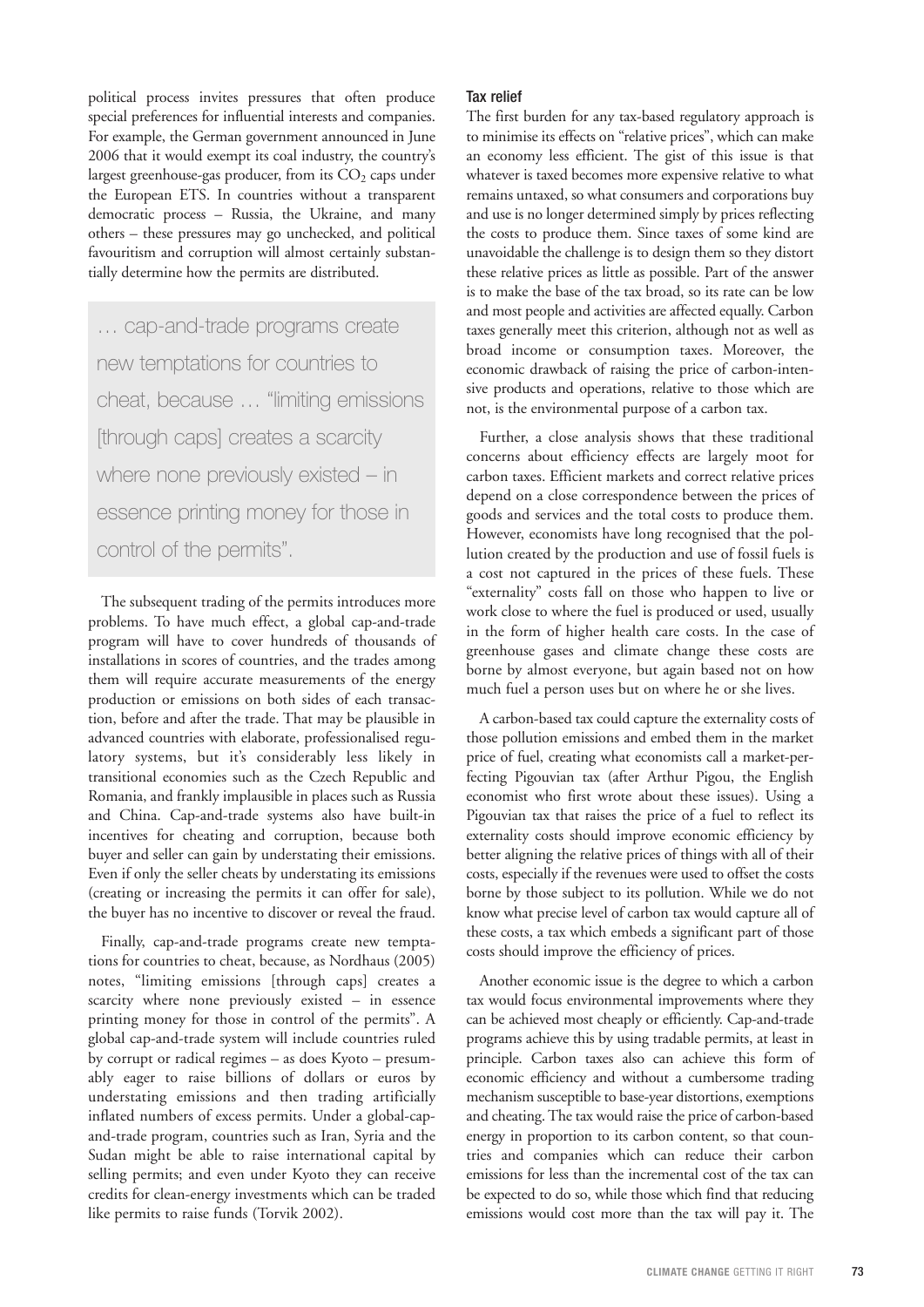consequent reductions in emissions should be greatest where the costs of achieving them are lowest, within each country and worldwide. Carbon taxes should also create more reliable incentives for companies to develop environmentally-friendly technologies or abatement strategies. The tax would provide "a continual incentive to reduce the costs of carbon abatement", as one expert has put it (Chupka 2001), because the permanent increase in the cost of carbon-intensive energy would raise the rate of return on the development and use of technologies that reduce the consumption of those forms of energy.

# Administrative ease

A global carbon tax regime would still present serious challenges. Significant  $CO_2$ -producing countries have to agree on what is to be taxed, the rate, and how to treat other taxes and government spending that may reduce or increase the effective burden of a carbon tax for particular industries. However, it would be unrealistic to expect governments to strip their budgets and tax codes of all preferential treatment for energy companies or energy-intensive manufacturers. Instead, the agreement could set a uniform net carbon tax for countries and create an arbitration body to determine each country's current net carbon tax burden based on its existing fuelrelated subsidies, taxes, credit programs and other preferences, plus the additional tax required to achieve a roughly uniform carbon tax level (Victor 2001). These issues are complicated, but technically manageable. The International Monetary Fund (IMF) could review these net carbon tax burdens as part of its annual consultations with countries about their macroeconomic and fiscal policies (Cooper 1998). Panels of experts could resolve technical disagreements on the model of the panels that resolve technical issues in trade disputes before the World Trade Organization.

Once the terms of the tax are established, most countries would apply it at the points where energy is generated or distributed, based on the fuel's carbon content, much as caps and permits are usually distributed at such points. In other respects a carbon tax should be relatively simple and inexpensive to administer and enforce. While cap-andtrade requires additional administrative systems and structures to allocate the permits and monitor their subsequent trades every government has a tax system in place already, and most of them already tax energy.

For all of these reasons a carbon tax regime should be more environmentally effective and less economically disruptive than a cap-and-trade program. This expectation is supported by recent econometric modelling that compared the impact on  $CO<sub>2</sub>$  emissions of the Kyoto version of cap-and-trade with and without US participation, and a hypothetical global carbon tax which limited  $CO<sub>2</sub>$  concentrations to twice their pre-industrial levels by 2075 (Nordhaus 2005). By 2025 the hypothetical carbon tax would reduce worldwide  $CO<sub>2</sub>$  emissions by 17 per

cent compared to their 1990 levels, while Kyoto could reduce those emissions by 12 per cent with US participation and by 3 per cent without the US. By 2045, the carbon tax would bring down emissions by 30 per cent from their 1990 levels, while Kyoto would produce reductions of 15 per cent with US participation and still 3 per cent without the US. By 2075, the hypothetical carbon tax would reduce emissions by fully 40 per cent compared to their 1990 levels, while Kyoto could achieve only a 16 per cent reduction with US participation and less than 4 per cent without it.

# Overseas results

In 2005 New Zealand proposed a carbon tax, scheduled to take effect in April 2007, but reversed course in December 2005 after elections increased the influence of minor parties supporting the government but opposed to the tax. Sweden and Denmark have had substantial carbon taxes in place since the early 1990s. While all Western European countries impose significant taxes on gasoline and other transportation fuels, only Denmark and Sweden also apply them to carbon-based energy used by industry. In 2000 their taxes, respectively, were \$67 and \$64 (PPP \$) per ton of  $CO<sub>2</sub>$  for coal in industrial uses and \$72 and \$52 per ton of CO<sub>2</sub> for diesel, oil and other fuels used for industrial purposes (Baranzini, Goldenberg and Speck 2000). By contrast, Germany, the UK, Australia, the US and most other advanced economies imposed no taxes on coal used for industrial purposes and modest taxes on other fuels used by industry.

These tax differences play a significant role in differences in their relative emissions. For each dollar (PPP) of GDP, the Swedish economy in 2003 generated 0.221 kg of CO2 and the Danish economy 0.301 kg of CO2, compared to an average of  $0.460$  kg of  $CO<sub>2</sub>$  for all highincome OECD economies,  $0.380$  kg of  $CO<sub>2</sub>$  per dollar of GDP in Germany, 0.353 kg in Britain, 0.604 kg in the US and 0.717 kg in Australia (World Bank 2006). These results confirm the vast body of analysis and evidence that carbon-based taxes are a highly effective way to reduce and control greenhouse gas emissions.

The evidence from cap-and-trade systems is less encouraging. The chief example, the ETS, is expected to show little genuine progress on European emissions. As noted earlier, among the EU-15, total  $CO<sub>2</sub>$  emissions actually increased by 0.6 per cent in 2005. Nor are the signs heartening for the 2008–2012 Phase 2 of the ETS. As of December 2006, 11 of the EU-25 had failed to submit completed plans for Phase 2 (EU 2006), and analysts found that among those that did comply, most projected higher base emissions than most independent analyses in order to reduce their future burdens (Rathmann, Reece, Phylipsen and Voogt 2006). Further, Climate Action Network Europe, the region's leading umbrella group for environmental organisations, has found that many ETS members have little capacity to monitor or verify the energy